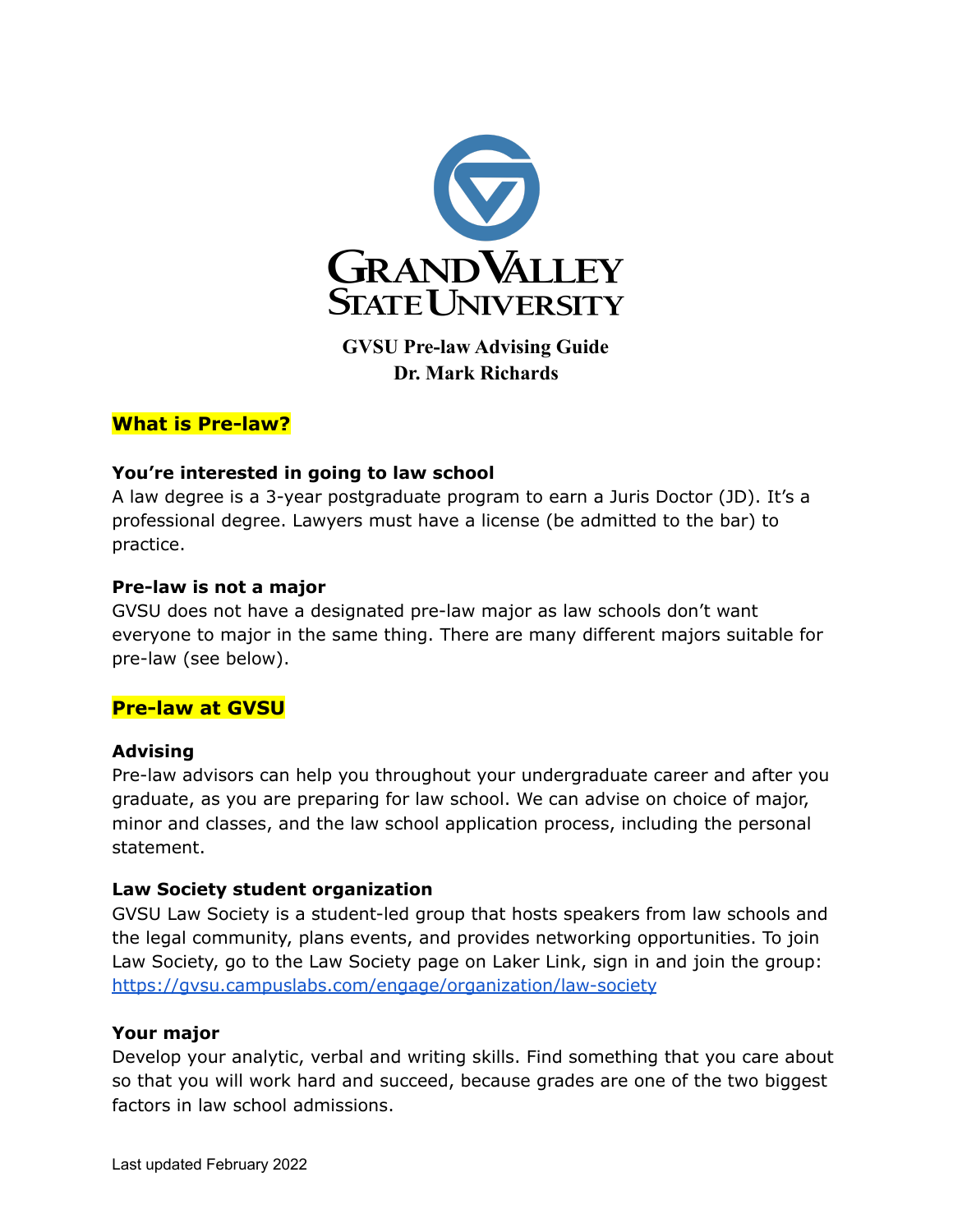## **GVSU Pre-law Faculty Advisors**

Adrian [Copeland,](https://www.gvsu.edu/cj/adrian-copeland-207.htm) J.D. Assistant Professor of Legal Studies 253C DeVos (616) 331-7173 [copelaad@gvsu.edu](mailto:copelaad@gvsu.edu)

Mark [Richards](http://gvsu.edu/polisci/professor-mark-richards-20.htm), Ph.D. Professor of Political Science 1106 AuSable Hall (616) 331-3457 [richardm@gvsu.edu](mailto:richardm@gvsu.edu)

John [Uglietta](https://www.gvsu.edu/philosophy/uglietta-john-121.htm), J.D., Ph.D. Professor of Philosophy B-3 209 Mackinac Hall (616) 331-2846 [ugliettj@gvsu.edu](mailto:ugliettj@gvsu.edu)

GVSU Pre-law FAQ & Advisor Contact Information: <https://www.gvsu.edu/prelaw/>

## **Sign up for the GVSU Pre-law Google group**

To receive helpful pre-law advising information:

1. Sign into your GVSU student e-mail. Make sure you are signed out of any other Google accounts.

2. Send a message to *gysuprelaw+subscribe@mail.gysu.edu* and leave everything else blank. Delete your signature.

3. Look for a message in your GVSU student e-mail with subject "Join request for gvsuprelaw"

4. Open the "Join request email" and click the blue "Join This Group" button. If adding from a mobile device you may need to click desktop version in the footer.

5. Once your request has been approved, you will receive a message confirming you have been added to the group

6. If you have any problems joining the group you can email Dr. Mark Richards for assistance (richardm@mail.gvsu.edu). You can unsubscribe at any time.

## **Keys to success while in college: Make the most of your time here**

**Grades** are one of the most important factors in law school admissions.

### **Develop your skills**

**Be involved!** Law schools are looking for sustained involvement and leadership.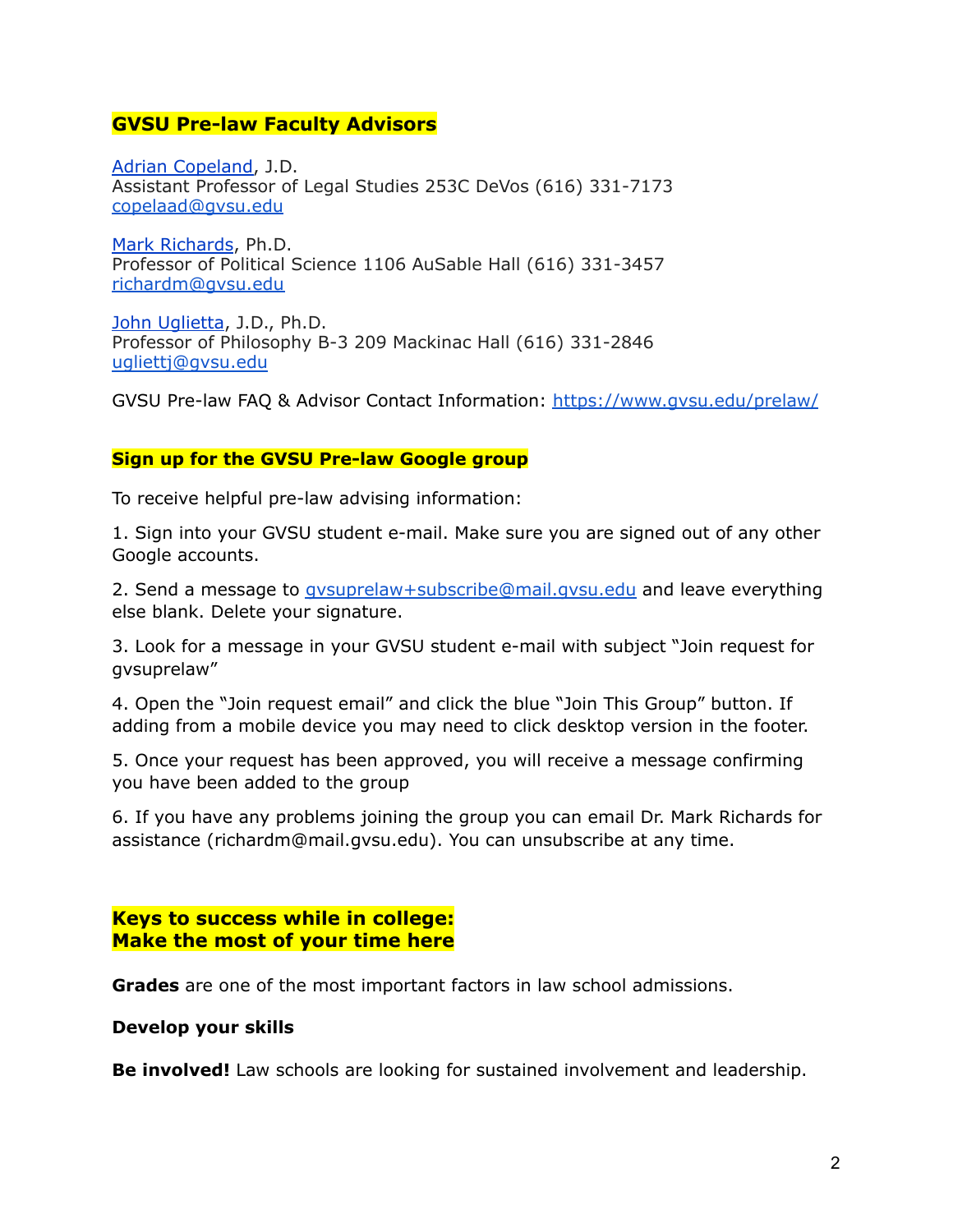# **Choosing a major**

## **Skills in your major**

Analytic skills: Reading and analyzing challenging texts Conducting research Can include quantitative skills such as statistics, depending on the major

Verbal skills: Public speaking, presentations, debates, simulations

Writing: Even if you are a good writer, you need to continue to develop.

## **Pre-law majors at GVSU include, but are not limited to:**

- *Business*: accounting, economics, finance, international business
- *Humanities*: classics, communication, English, history, philosophy, writing, languages such as French and Spanish
- Sciences: biology, chemistry, computer science, engineering, physics
- *Social and behavioral sciences*: anthropology, criminal justice, geography, legal studies, international relations, political science, psychology, sociology

## **Take at least one class related to law**

**Classics:** CLA 367 Thinking Like a (Roman) Lawyer

**Criminal Justice:** CJ 302 Criminal Law, CJ 305 Constitutional Rights and Civil

Liberties, CJ 325 Criminal Justice and Human Rights

**Legal Studies:** LS 101: Law in our Lives, LS 224: Legal Research,

LS 226 Civil Litigation, LS 324 Legal Research and Writing,

LS/WGS 370 Women and the Law

**History:** HST 328 U.S. Constitutional and Legal History

**Philosophy:** PHI 330 Crime, Morality, Punishment: Philosophy of Law

**Political Science:** PLS/HRT 105 Introduction to Human Rights,

PLS 206 American Constitutional Foundations,

PLS 306 & 307 Constitutional Law I & II, PLS 314 International Law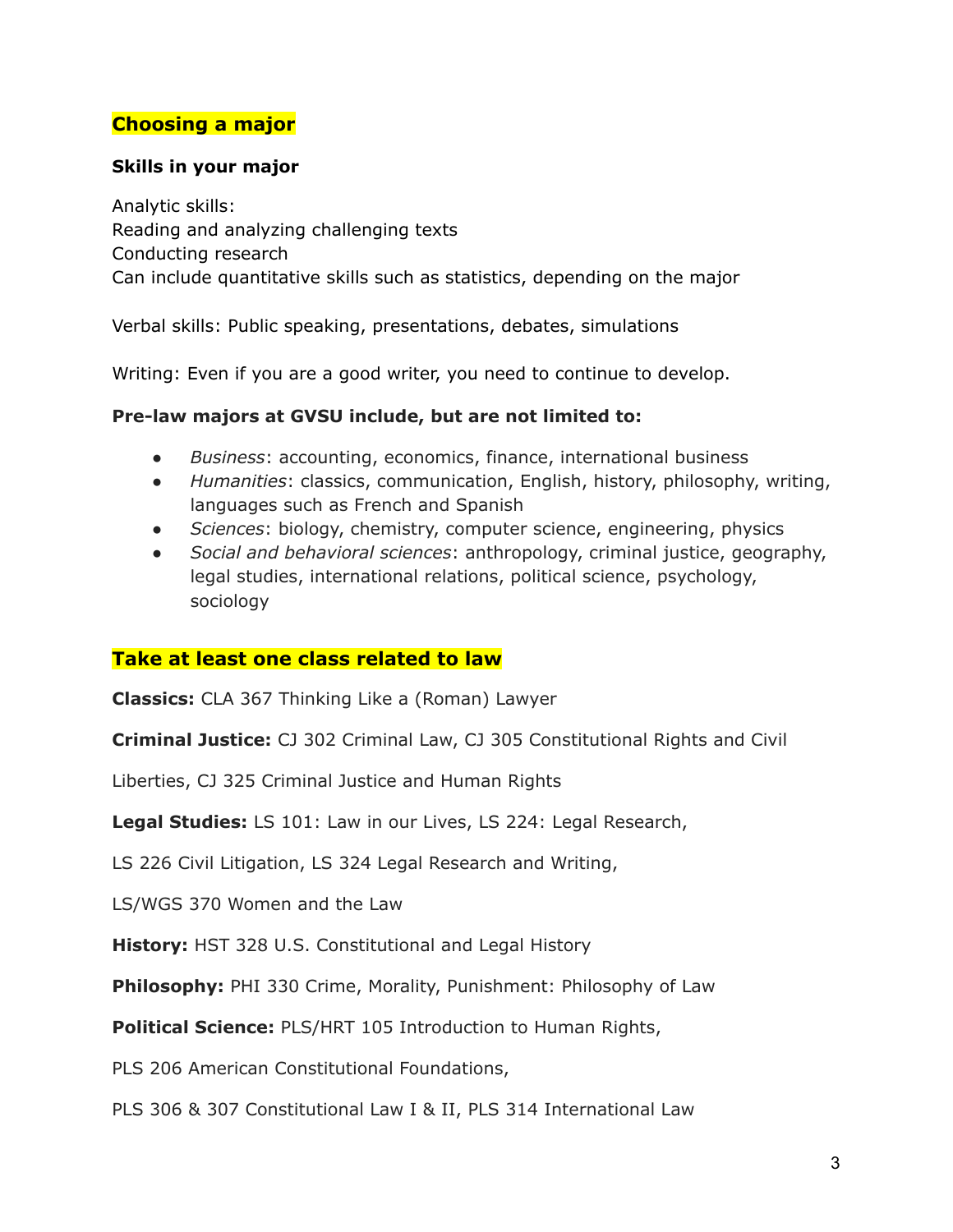**Business:** BUS 201 Legal Environment of Business,

MGT 334 Employment and Labor Law

**Women, Gender, and Sexuality Studies:** WGS 310 LGBTQ Rights and the Law

For more classes, see the pre-law FAQ.

# **Internships**

Internships are not required for law school but they are **recommended.** They may be required for your major. An internship is **normally done for credit within your major** so check with your major advisor or the internship advisor for your major.

Internships do not have to be in the legal field. Business, politics, government, non-profit and community organizations are all excellent options.

\*GVSU Handshake (Career database) \*Legal Assistance Center (downtown Grand Rapids) \*Networking \*The Washington Center (in DC): [www.gvsu.edu/gvdc/](http://www.gvsu.edu/gvdc/)

# **LEAP**

### **3 LEAP Programs at GVSU: Business, Legal Studies, and Political Science**

3 + 3 programs. Earn a bachelor's and a JD in 6 years. 3 years at GVSU + 3 years at MSU Law. Save the time and expense of your senior year of college.

Upon completion of the first year at MSU Law, credits are transferred back to GVSU to complete your bachelor's degree.

**Business: 96 credits (+24 from MSU Law)**

**Legal Studies: 91 credits (+29 from MSU Law)**

**Political Science: 91 credits (+29 from MSU Law)**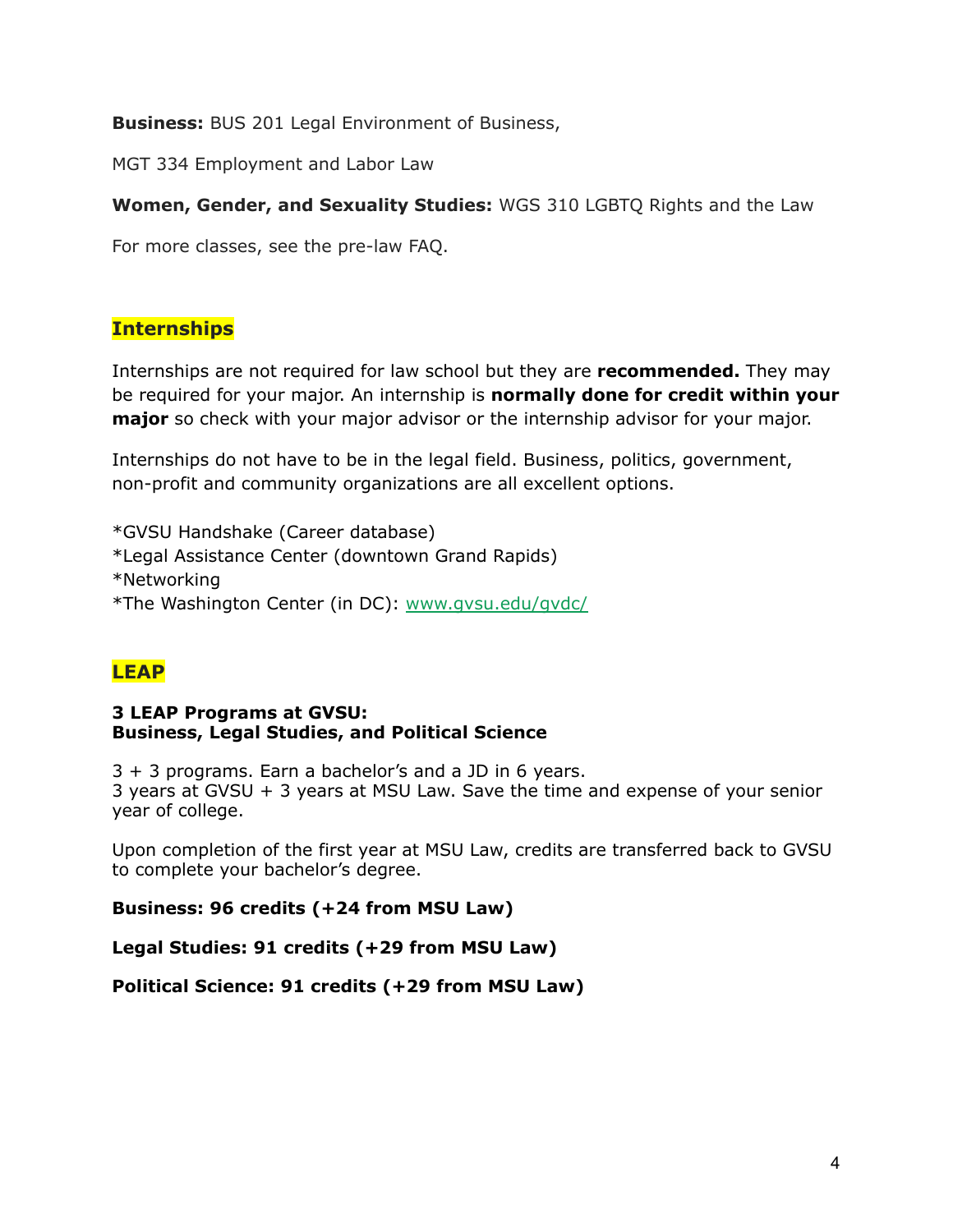## **LEAP Requirements and contact information**

### **Business:**

[https://www.gvsu.edu/catalog/2021-2022/program/combined-bachelor-of-business](https://www.gvsu.edu/catalog/2021-2022/program/combined-bachelor-of-business-administration-and-juris-doctor.htm) [-administration-and-juris-doctor.htm](https://www.gvsu.edu/catalog/2021-2022/program/combined-bachelor-of-business-administration-and-juris-doctor.htm)

Contact Prof. James Sanford [sanfordj@gvsu.edu](mailto:sanfordj@gvsu.edu)

### **Legal Studies:**

[https://www.gvsu.edu/catalog/2021-2022/program/legal-education-admission-prog](https://www.gvsu.edu/catalog/2021-2022/program/legal-education-admission-program-leap-legal-studies.htm) [ram-leap-legal-studies.htm](https://www.gvsu.edu/catalog/2021-2022/program/legal-education-admission-program-leap-legal-studies.htm)

Contact Prof. Adrian Copeland [copelaad@gvsu.edu](mailto:copelaad@gvsu.edu)

### **Political Science:**

<https://www.gvsu.edu/polisci/leap-35.htm>

Contact Prof. Mark Richards [richardm@gvsu.edu](mailto:richardm@gvsu.edu)

# **LSAT**

### **<https://www.lsac.org/lsat/prep> provides links to:**

**Khan Academy** Free and official partner of LSAC. This is a great starting point. **Official LSAT Prep** Free practice materials **Official LSAT Prep Plus** \$99 for expanded access to official LSAT PrepTests

## **GVSU Law Society LSAT prep sessions**

**Books** *LSAT Trainer* by Mike Kim, PowerScore "Bibles"

## **Find a method that works for you.**

**Alternatives:** Tutoring, online classes

## **Personal statement**

Check out the pre-law FAQ for advice. <https://www.gvsu.edu/prelaw/>

Pay attention to each school's guidelines.

Work with several people to make sure it is well polished.

Faculty advisors are available to help review your statement and give feedback.